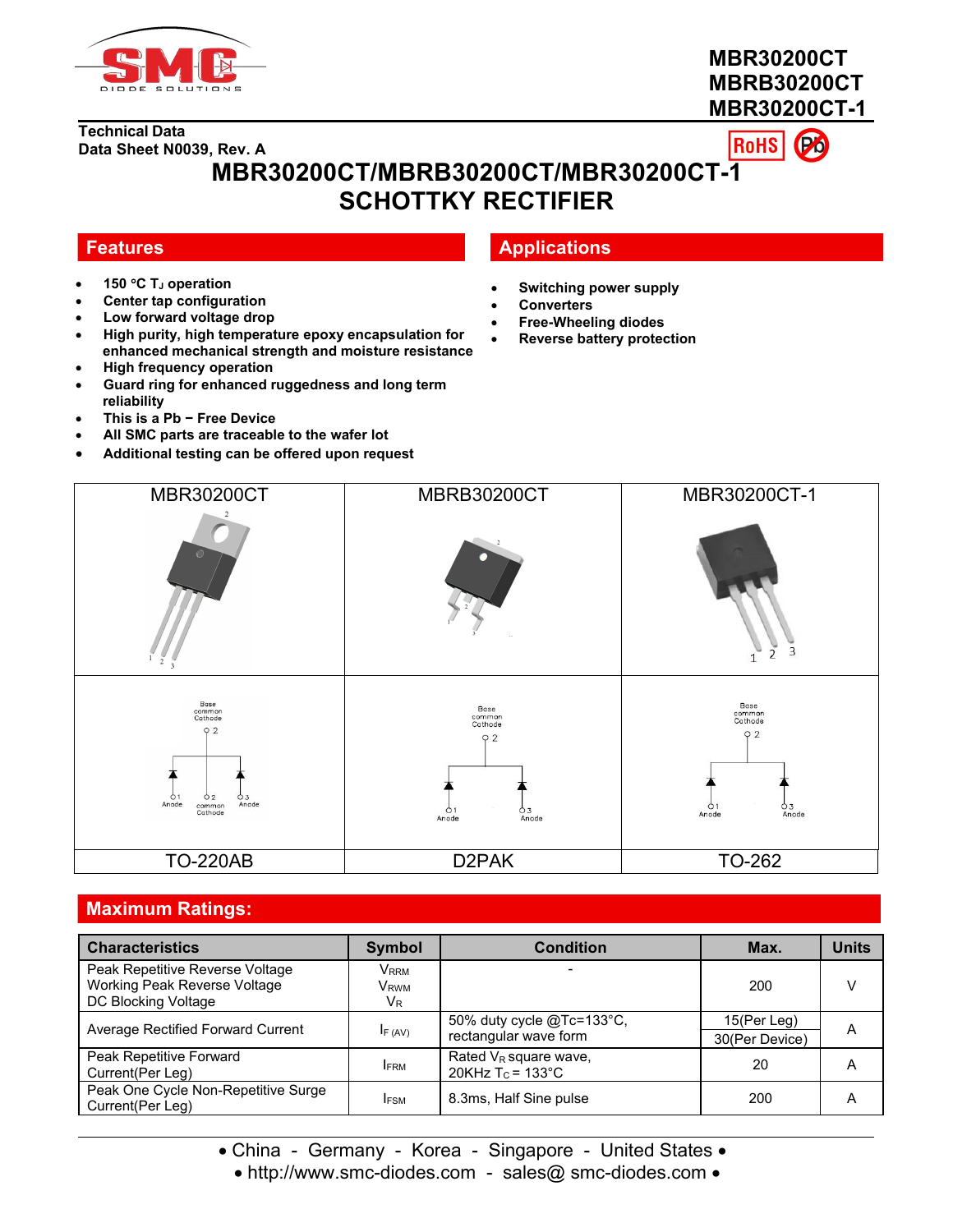

# **MBR30200CT MBRB30200CT MBR30200CT-1**

**RoHS** 

#### **Electrical Characteristics:**

| <b>Characteristics</b>                  | <b>Symbol</b>  | <b>Condition</b>                                                 | Typ.   | Max.   | <b>Units</b> |
|-----------------------------------------|----------------|------------------------------------------------------------------|--------|--------|--------------|
| Forward Voltage Drop                    | $V_{F1}$       | @ 15 A, Pulse, $T_J = 25$ °C                                     | 0.85   | 0.90   | V            |
| (Per Leg) $*$                           | $V_{F2}$       | @ 15 A, Pulse, T <sub>J</sub> = 125 °C                           | 0.72   | 0.75   | V            |
| <b>Reverse Current</b><br>(Per Leg) $*$ | $I_{R1}$       | $@V_R$ = rated $V_R$<br>T.⊨ 25 °C.                               | 0.0001 | 1.0    | mA           |
|                                         | R <sub>2</sub> | $@V_R$ = rated $V_R$<br>T.⊨ 125 °C                               | 0.1    | 6.0    | mA           |
| Junction Capacitance(Per Leg)           | $C_{\text{t}}$ | $@V_R = 5V$ , T <sub>C</sub> = 25 °C<br>$f_{\text{SIG}} = 1$ MHz | 200    | 400    | рF           |
| Voltage Rate of Change                  | dv/dt          |                                                                  |        | 10.000 | $V/\mu s$    |

\* Pulse width <  $300 \text{ }\mu\text{s}$ , duty cycle <  $2\%$ 

## **Thermal-Mechanical Specifications:**

| <b>Characteristics</b>                                   | Symbol           | <b>Condition</b>                        | <b>Specification</b> | <b>Units</b> |
|----------------------------------------------------------|------------------|-----------------------------------------|----------------------|--------------|
| Junction Temperature                                     |                  |                                         | $-55$ to $+150$      | $^{\circ}C$  |
| Storage Temperature                                      | $I_{\text{stq}}$ |                                         | $-55$ to $+150$      | $^{\circ}C$  |
| Typical Thermal Resistance Junction to<br>Case           | <b>Rejc</b>      | DC operation                            | 1.5                  | °C/W         |
| <b>Typical Thermal</b><br>Resistance Junction to Ambient | $R_{\theta$ JA   | DC operation                            | 50                   | °C/W         |
| <b>Typical Thermal</b><br>Resistance, Case to Heat Sink  | $R_{\theta CS}$  | Mounting surface, smooth and<br>greased | 0.50                 | °C/W         |
| Case Style                                               |                  | TO-220AB D <sup>2</sup> PAK TO-262      |                      |              |

| <b>Device</b>      | Package         | Weight           | <b>Shipping</b> |
|--------------------|-----------------|------------------|-----------------|
| MBR30200CT         | <b>TO-220AB</b> | 1.8 <sub>q</sub> | 50pcs / tube    |
| <b>MBRB30200CT</b> | $D^2$ PAK       | 1.85q            | 800pcs / reel   |
| MBR30200CT-1       | TO-262          | 1.85q            | 50pcs / tube    |

For information on tape and reel specifications, including part orientation and tape sizes, please refer to our tape and reel packaging specification.

## **Tube Specification Tube Specification(TO-220AB/TO-262)**

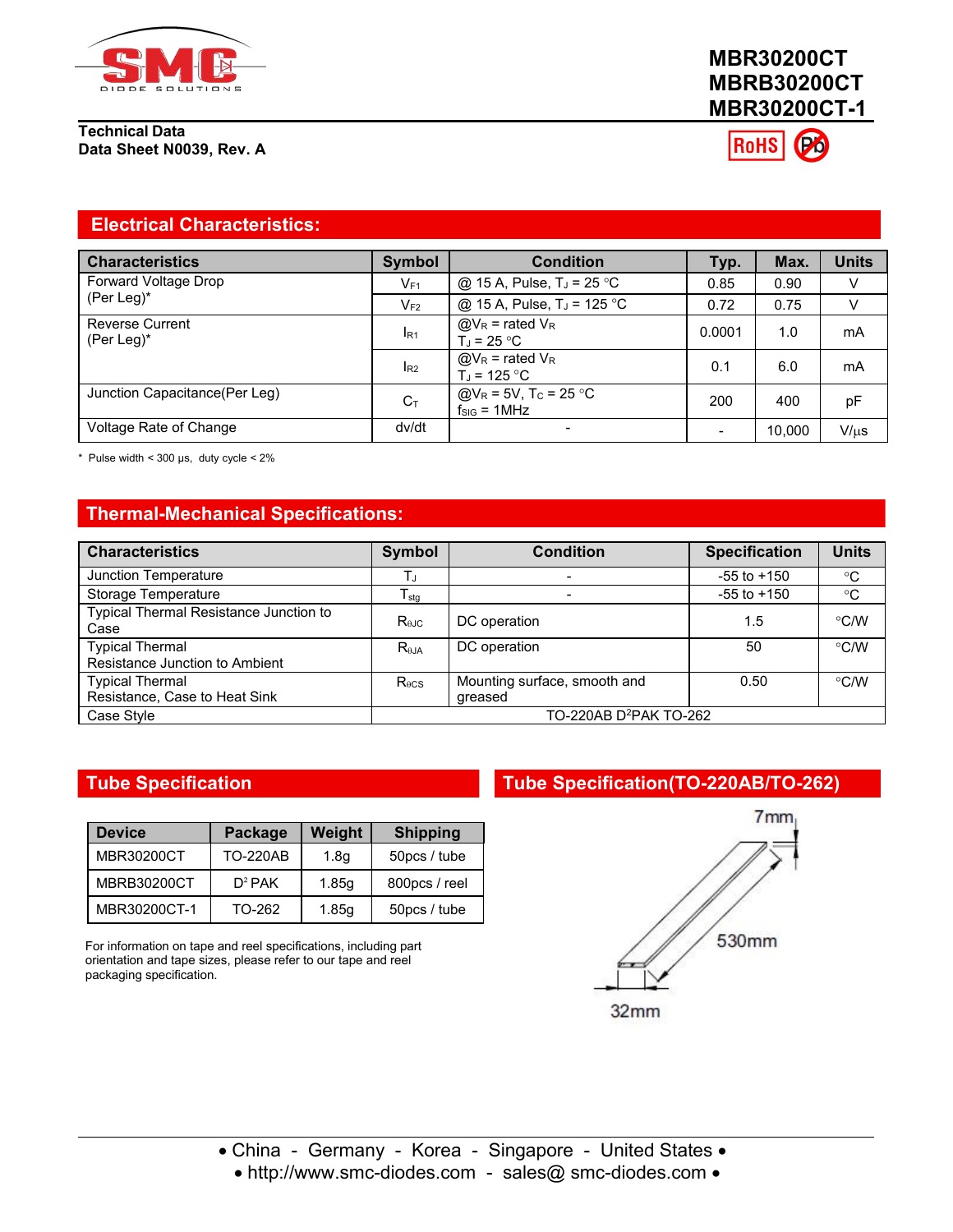

# **MBR30200CT MBRB30200CT MBR30200CT-1**

**RoHS** 





#### **Fig.3-Typical Instantaneous Forward Voltage Characteristics**



 China - Germany - Korea - Singapore - United States • http://www.smc-diodes.com - sales@ smc-diodes.com •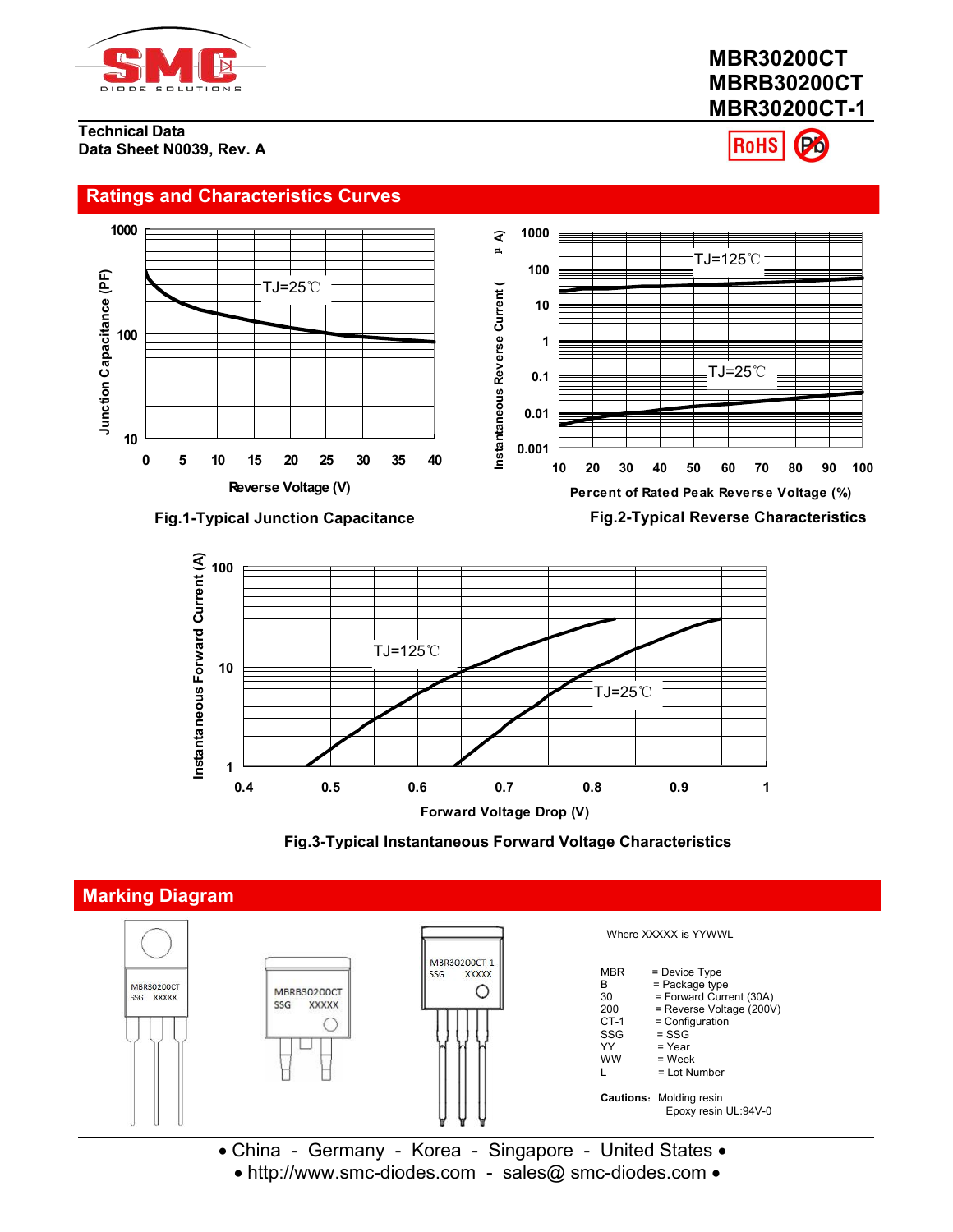

# **MBR30200CT MBRB30200CT MBR30200CT-1**



# **Carrier Tape Specification D2PAK**



|                |       | <b>Millimeters</b> |  |  |
|----------------|-------|--------------------|--|--|
| Symbol         | Min.  | Max.               |  |  |
| A              | 10.70 | 10.90              |  |  |
| В              | 16.03 | 16.23              |  |  |
| C              | 5.11  | 5.31               |  |  |
| d              | 1.45  | 1.65               |  |  |
| E              | 1.65  | 1.85               |  |  |
| F              | 11.40 | 11.60              |  |  |
| P <sub>0</sub> | 3.90  | 4.10               |  |  |
| P              | 15.90 | 16.10              |  |  |
| P <sub>1</sub> | 1.90  | 2.10               |  |  |
| W              | 23.90 | 24.30              |  |  |

# **Mechanical Dimensions TO-220AB**







| Symbol         | <b>Millimeters</b> |                |       |  |
|----------------|--------------------|----------------|-------|--|
|                | Min.               | <b>Typical</b> | Max.  |  |
| A              | 4.42               | 4.57           | 4.72  |  |
| A <sub>1</sub> | 1.17               | 1.27           | 1.37  |  |
| A2             | 2.52               | 2.69           | 2.89  |  |
| b              | 0.71               | 0.81           | 0.96  |  |
| b1             | 1.17               | 1.27           | 1.37  |  |
| c              | 0.31               | 0.38           | 0.61  |  |
| D              | 14.94              | 15.24          | 15.54 |  |
| D <sub>1</sub> | 8.85               | 9.00           | 9.15  |  |
| E.             | 10.01              | 10.16          | 10.31 |  |
| е              |                    | 2.54           |       |  |
| e1             | 4.98               | 5.06           | 5.18  |  |
| H1             | 6.04               | 6.24           | 6.44  |  |
| L.             | 12.7               | 13.56          | 13.80 |  |
| L1             | 3.56               | 3.5            | 3.96  |  |
| ФР             | 3.74               | 3.84           | 4.04  |  |
| Q              | 2.54               | 2.74           | 2.94  |  |
| $\Theta$ 1     |                    | $7^\circ$      |       |  |
| $\Theta$ 2     |                    | $3^\circ$      |       |  |
| $\Theta$ 3     |                    | 4°             |       |  |
|                |                    |                |       |  |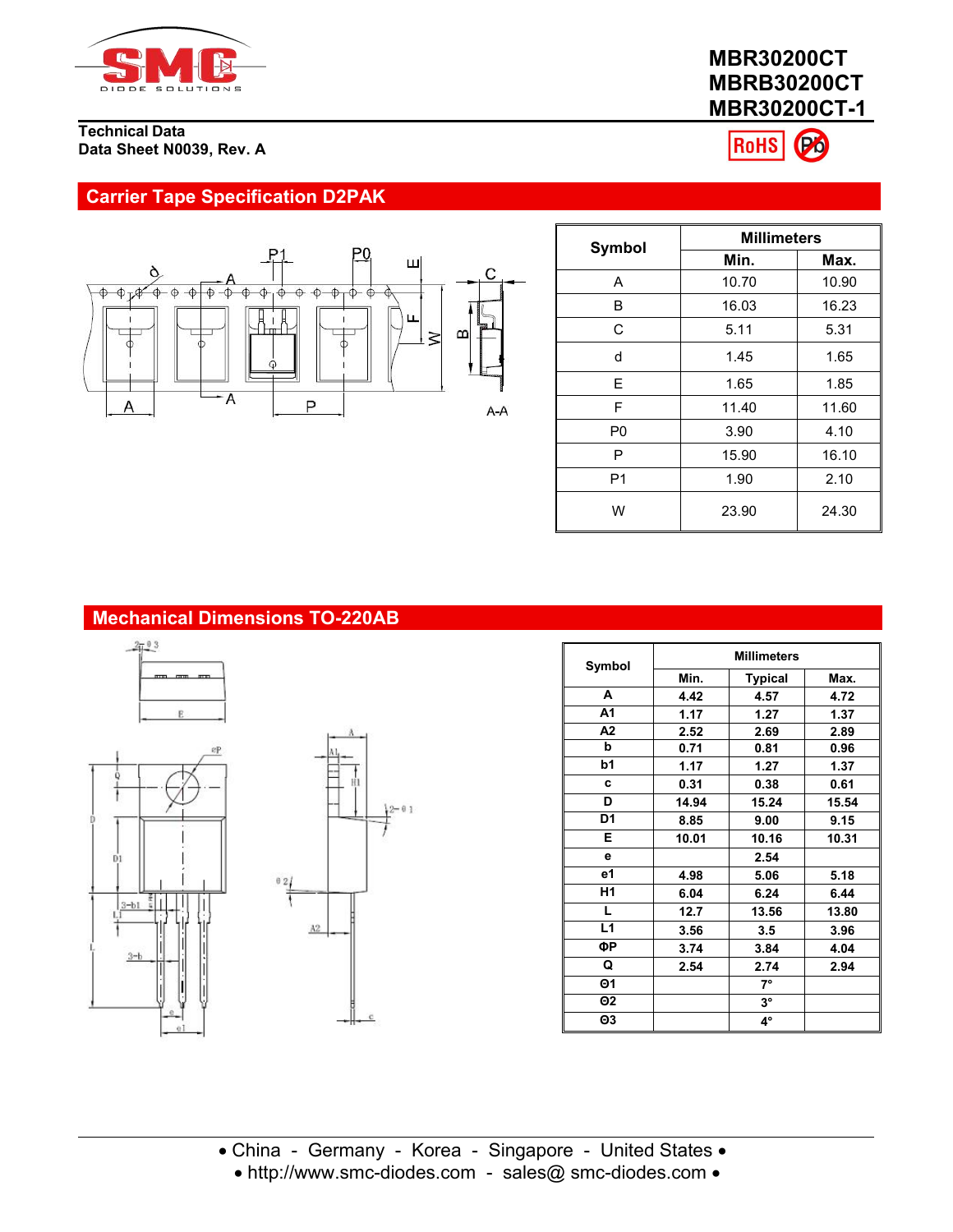

# **MBR30200CT MBRB30200CT MBR30200CT-1**

Po **RoHS** 

## **Technical Data Data Sheet N0039, Rev. A**

# **Mechanical Dimensions D<sup>2</sup>PAK**





| <b>Symbol</b>  | <b>Millimeters</b> |                |             |  |
|----------------|--------------------|----------------|-------------|--|
|                | Min.               | <b>Typical</b> | Max.        |  |
| A              | 4.47               | 4.70           | 4.85        |  |
| A1             | 0                  | 0.10           | 0.25        |  |
| A <sub>2</sub> | 2.59               | 2.69           | 2.89        |  |
| b              | 0.71               | 0.81           | 0.96        |  |
| b1             | 1.17               | 1.27           | 1.37        |  |
| c              | 0.31               | 0.38           | 0.61        |  |
| c1             | 1.17               | 1.27           | 1.37        |  |
| D              | 8.50               | 8.70           | 8.90        |  |
| D1             | 6.40               |                |             |  |
| Е              | 10.01              | 10.16          | 10.31       |  |
| E1             | 7.6                |                |             |  |
| E <sub>2</sub> | 9.98               | 10.08          | 10.31       |  |
| е              |                    | 2.54           |             |  |
| н              | 14.6               | 15.1           | 15.6        |  |
| L              | 2.00               | 2.30           | 2.74        |  |
| L1             | 1.12               | 1.27           | 1.42        |  |
| L2             | 1.30               |                | 2.20        |  |
| L3             |                    | 0.25BSC        |             |  |
| е              | 0                  |                | $8^{\circ}$ |  |
| <b>e1</b>      |                    | $5^\circ$      |             |  |
| e2             |                    | 4°             |             |  |
| e3             |                    | 4°             |             |  |

# $-2 - \theta_3$

# **Mechanical Dimensions TO-262**





|                | <b>Millimeters</b> |                |       |  |  |
|----------------|--------------------|----------------|-------|--|--|
| <b>Symbol</b>  | Min.               | <b>Typical</b> | Max.  |  |  |
| A              | 4.55               | 4.70           | 4.85  |  |  |
| A1             | 0                  | 0.10           | 0.25  |  |  |
| A2             | 2.59               | 2.69           | 2.89  |  |  |
| b              | 0.71               | 0.81           | 0.96  |  |  |
| b1             |                    | 1.27           |       |  |  |
| C              | 0.36               | 0.38           | 0.61  |  |  |
| c1             | 1.17               | 1.27           | 1.37  |  |  |
| D              | 8.55               | 8.70           | 8.85  |  |  |
| D <sub>1</sub> | 6.40               |                |       |  |  |
| Е              | 10.01              | 10.16          | 10.31 |  |  |
| E1             | 7.6                |                |       |  |  |
| E2             | 9.98               | 10.08          | 10.18 |  |  |
| е              |                    | 2.54           |       |  |  |
| н              | 14.6               | 15.1           | 15.6  |  |  |
| L              | 2.00               | 2.30           | 2.70  |  |  |
| L1             | 1.17               | 1.27           | 1.40  |  |  |
| L2             |                    |                | 2.20  |  |  |
| L <sub>3</sub> |                    | 0.25BSC        |       |  |  |
| е              | 0                  | ۰              | 8°    |  |  |
| e1             |                    | $5^\circ$      |       |  |  |
| e2             |                    | 4°             |       |  |  |
| e3             |                    | 4°             |       |  |  |

 China - Germany - Korea - Singapore - United States • http://www.smc-diodes.com - sales@ smc-diodes.com •